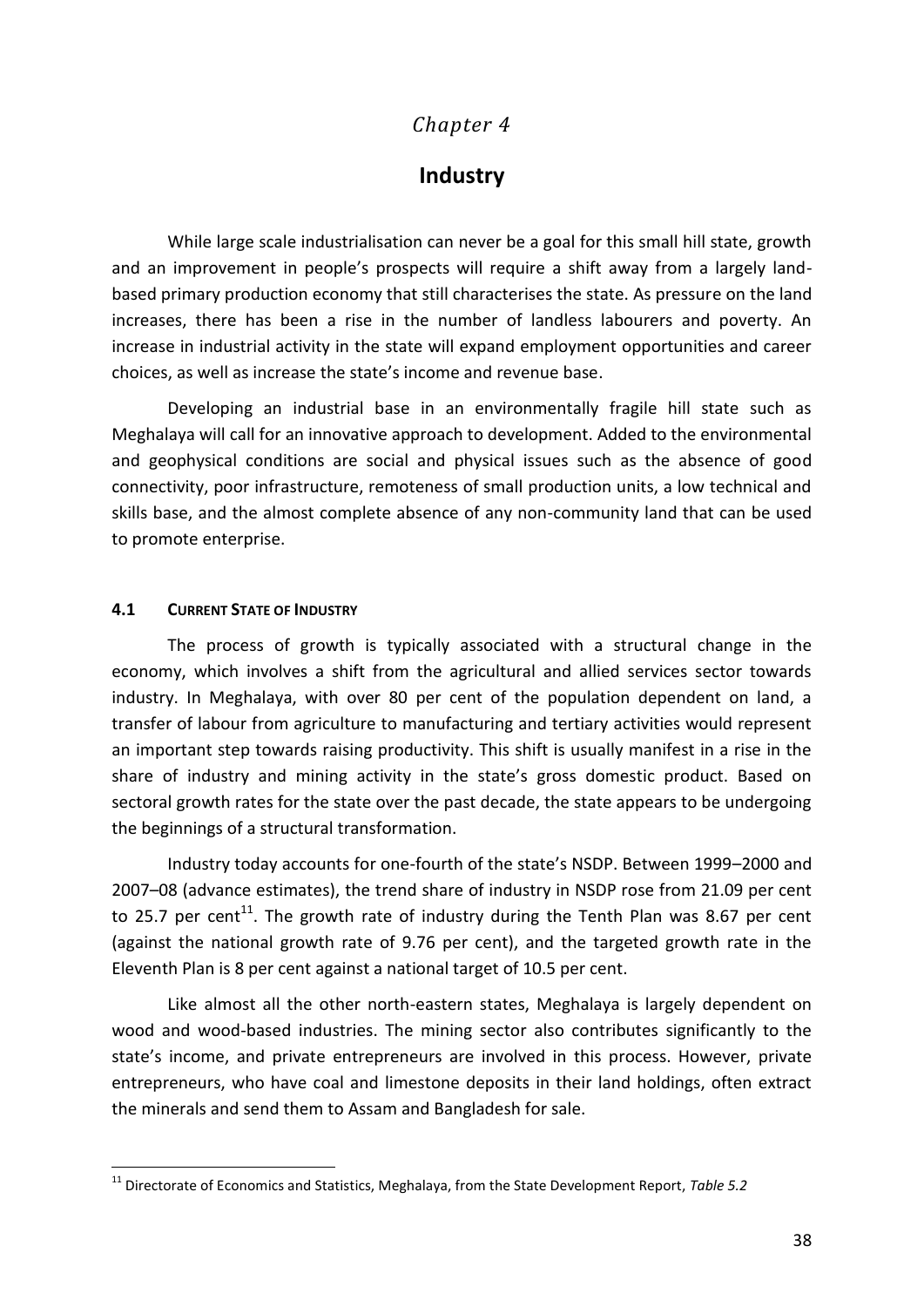Thus, in the absence of downstream industries in Meghalaya, little value addition takes place. Important industries are the manufacture of cement, lime, mini steel plants, granite cutting and polishing, and so on. Almost all of them are medium scale industries. Small scale industries include tailoring, wooden furniture making, cane and bamboo works, flour and rice mills, weaving, and baking. In fact, there are only a few large and medium sized industries (*see, Table 4.1*), and the sector mainly comprises small scale enterprises. All the large and medium size units are located in the rural areas.

| <b>Type of Industries</b> | <b>Number Of Units</b> | Investment | <b>Employment</b>   |  |
|---------------------------|------------------------|------------|---------------------|--|
|                           |                        | (Rs)       | (Number of Workers) |  |
| Cements                   | 10                     | 36,067.45  | 1,311               |  |
| Steel units               | 48                     | 15,073.84  | 1,925               |  |
| Limestone mining and      | 4                      | 1,796.00   | 336                 |  |
| crushing plants           |                        |            |                     |  |
| Foods                     | 12                     | 3,831.48   | 373                 |  |
| <b>IMFL</b>               | 3                      | 489.94     | 99                  |  |
| Coke                      | $\overline{2}$         | 756.00     | 70                  |  |
| Information               | $\overline{2}$         | 283.00     | 85                  |  |
| technology                |                        |            |                     |  |
| <b>HDPE</b> bags          | 4                      | 1,373.40   | 135                 |  |
| Others                    | 31                     | 13,361.09  | 1,083               |  |
| Total                     | 116                    | 73,032.20  | 5,417               |  |

**Table 4.1:** Large and Medium Industries in Meghalaya

*Source*: State Development Report 2008–09, Government of Meghalaya.

The small scale industries (SSIs) in Meghalaya are mainly engaged in producing food items, wood furniture, or non-metallic products, or are printing presses, or deal in repairs and services. Despite various handicaps, such as inadequate capital investment, shortage of technical skills, and so on, the number of small-scale units has increased. In terms of employment, however, the average number of workers per unit has barely increased, and the average net value of output per worker has actually declined.

While the number of SSIs has increased in the state, the vast intra-regional disparities in the location of these units has continued, with East Khasi Hills accounting for 40 per cent of the total number of units, followed by West Garo Hills (20 per cent), Jaintia Hills (13 per cent), and Ri-Bhoi (11 per cent). The remaining districts account for less than 10 per cent of the SSIs in the state. The employment effects of this skewed distribution of industry are clear, as almost half (46 per cent) of the SSI employment occurs in the East Khasi Hills, with the share of SSI employment in the other districts mirroring the distribution of units (*Figure 4.1*).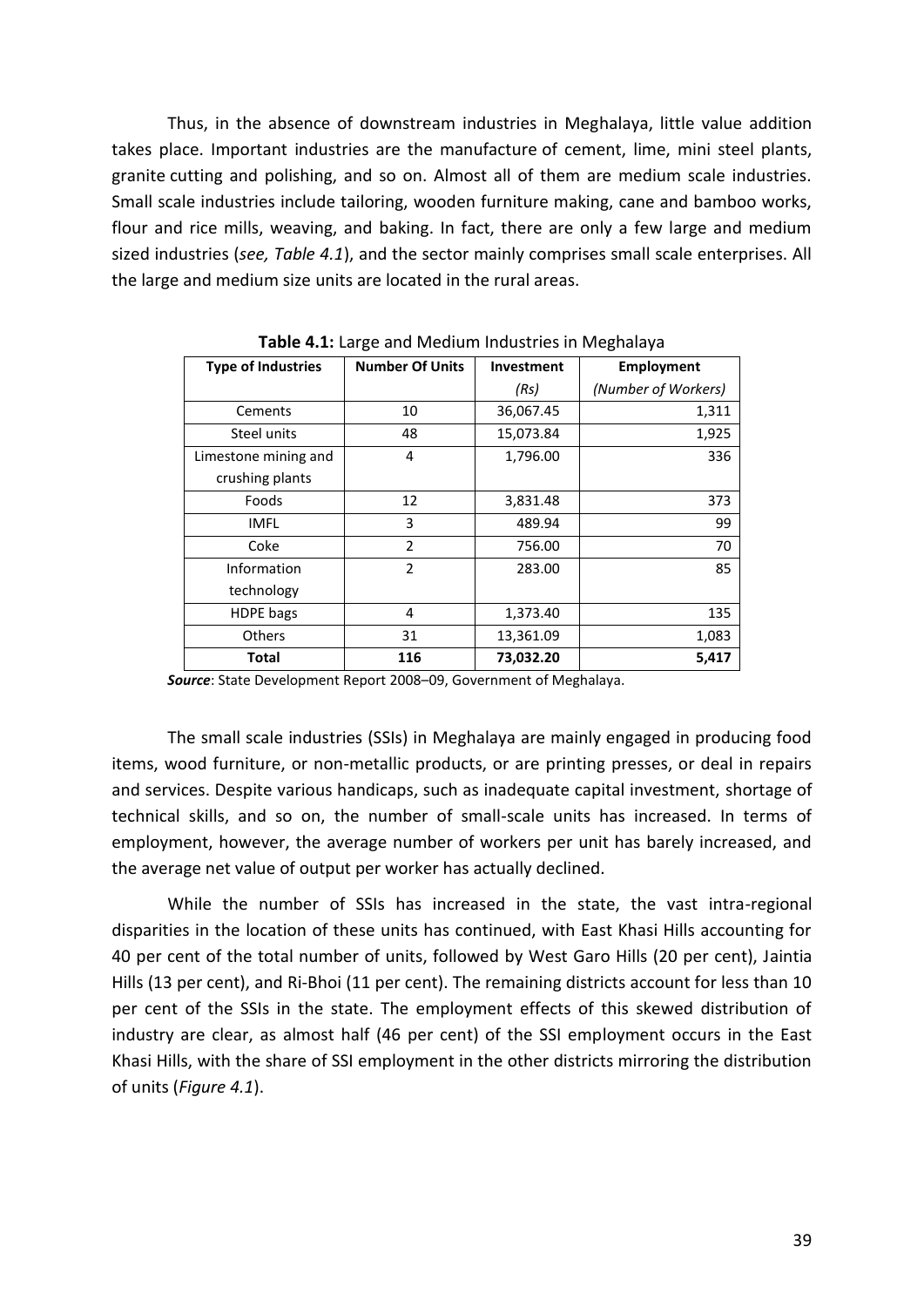| <b>Districts</b>       | Manufacturing,<br>Assembling, | <b>Repairing</b><br>and | <b>Services</b> | <b>Employment</b><br>Generated |
|------------------------|-------------------------------|-------------------------|-----------------|--------------------------------|
|                        | and Processing                | <b>Maintenance</b>      |                 |                                |
| East Khasi Hills       | 1,127                         | 41                      | 94              | 6,536                          |
| <b>District</b>        |                               |                         |                 |                                |
| East Garo Hills        | 343                           | 0                       | 9               | 1,808                          |
| West Khasi Hills       | 214                           | 27                      | 86              | 1,307                          |
| <b>West Garo Hills</b> | 100                           | 11                      | 75              | 959                            |
| Jaintia Hills          | 219                           | 14                      | 63              | 2,902                          |
| Ri-Bhoi                | 147                           | 8                       | 24              | 1,614                          |
| South Garo             | 53                            | 12                      | 23              | 294                            |
| <b>Hills</b>           |                               |                         |                 |                                |
| Total                  | 2,203                         | 11,123                  | 374             | 15,420                         |

**Table 4.2:** Small Scale Industries in Meghalaya

*Source*: State Development Report 2008–09, Government of Meghalaya.





#### **4.2 OPPORTUNITIES IN INDUSTRY**

The state's human capital base and its strong resource base of land, forests, water, and mineral resources have been largely untapped for industrial purposes. Various opportunities and incentives have been extended to industrial units, both by the state and central governments, to attract private enterprises to invest in Meghalaya. Through its various industrial policies for the north-east (see the most recent one for 2007 in the annexure to this chapter), the government offers subsidies on the costs of infrastructure,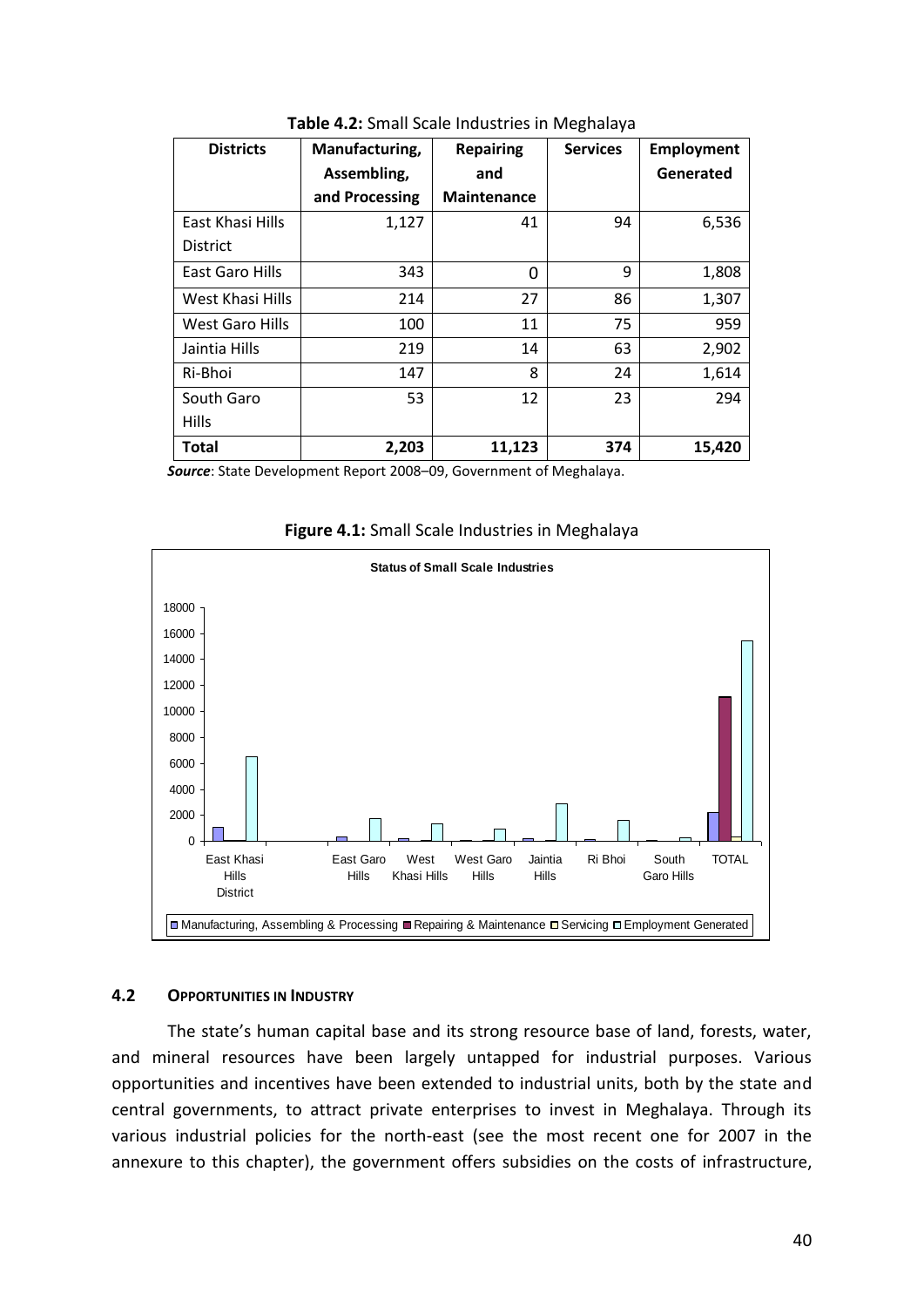transport, training, power, and so on. New units in the north-east region are exempt from paying income tax for five years in sectors which are mineral based, horticulture and agrobased, and in the areas of power, tourism, healthcare, etc.

#### **Agro and Horticulture-based Industry**

An area with great potential for investment is food processing. The state produces a variety of fruit, vegetables, and other agro-based products that can be processed, packaged, and transported in various forms to other parts of the country. Fruits grown in the region include oranges, peaches, pineapples, pears, guavas, plums, and bananas, which can be prepared into jams, squashes, pulp, facial scrubs, and various other edibles and non-edibles for sale in markets away from the growing areas. Vegetables suitable for processing are jackfruit, tapioca, and so on. Turmeric of the best quality and a variety of medicinal herbs and plants are other items which flourish in the state and can be processed into herbal and health-based products. Other resource based products such as bamboo, silk, and forestry products are also common.

#### **Minerals and Other Resource-based Industries**

Meghalaya has proven deposits of several valuable minerals like limestone, coal, clay, glass sand kaolin, quartz, ironstone, and granite. Deposits of limestone and coal have been well explored in the state and sizeable reserves have been established, but the location and scale of other mineral deposits have not yet been verified.

The state also has sizeable deposits of radioactive minerals such as amounting to an estimated 13.5 million tonnes. In fact, uranium found in the West Khasi hills is of a higher grade than some of the best grade uranium being mined elsewhere in the country. However, protests by locals over the environmental and health related outcomes of uranium mining have stalled the development of this activity.

#### **Handlooms and Silk Weaving**

Weaving traditional shawls and textiles is a household occupation of most women in the state, and still continues in most rural homes. Around 90 per cent of all weavers in the state are women. Meghalaya's weaving tradition is based on excellent skill and workmanship. Cotton weaving is most common, but the yarn has to be 'imported' as there is no cotton production in the state. Of the 25,000 weaver households, 60 per cent are in the Garo Hills.

Another traditional occupation of rural women is the rearing of silkworms for eri, mulberry, and muga silk. This has mostly been done on a small scale in the past, catering mostly to the home and local areas because of the absence of marketing links. Both these enterprises can be scaled up with appropriate design and technical inputs, so that they provide a marketable surplus that can form a basis for rural non-farm employment and income for women. There is a large demand for silk from the Indian market, and exporters import large quantities of silk to fashion into finished garments for export. While Assam is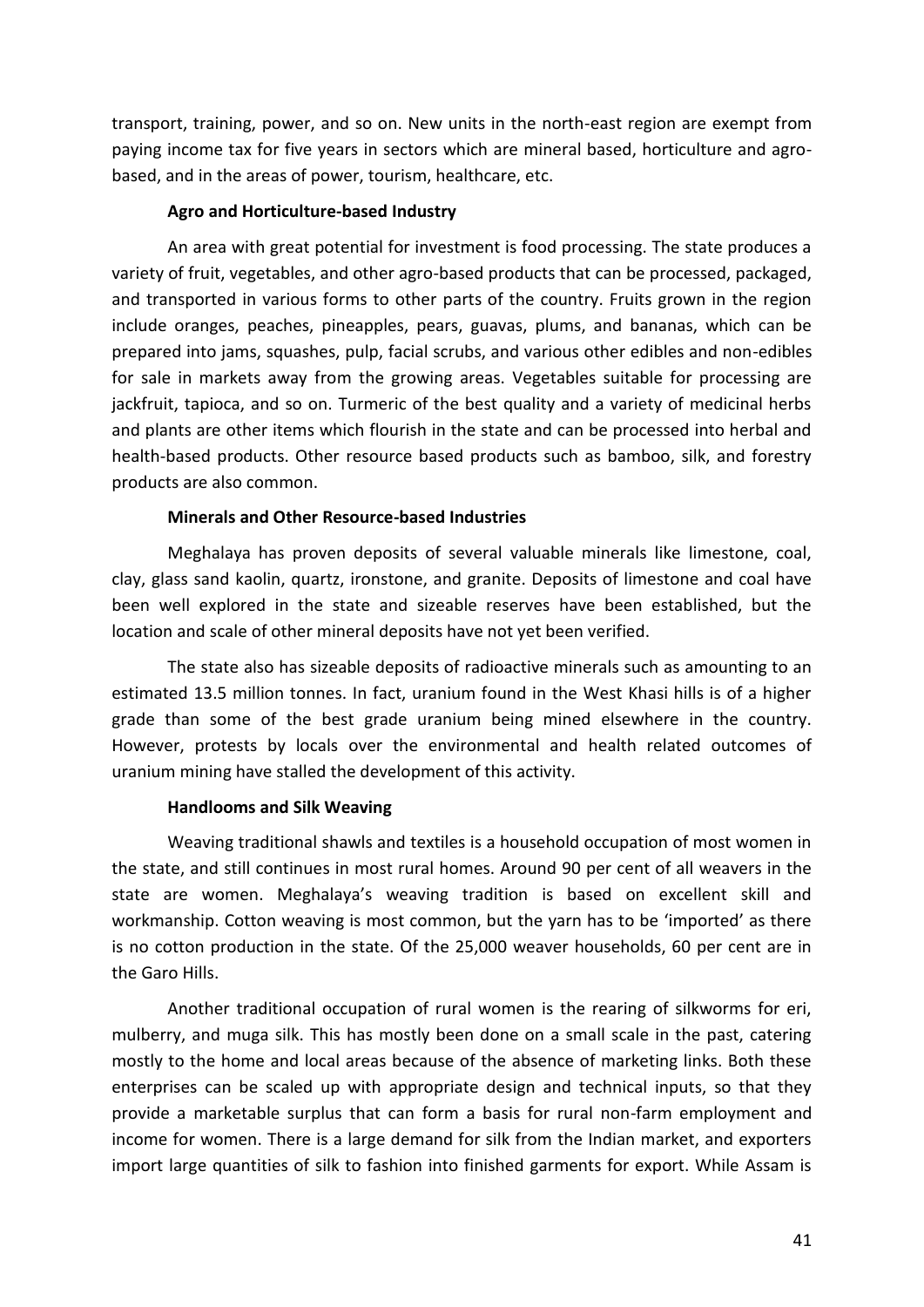the largest producer among the north-eastern states, Meghalaya has conditions that are conducive to providing the Assamese silk industry some competition.

# **4.3 CONSTRAINTS IN AGRICULTURE AND HORTICULTURE**

Despite its rich resource base, various handicaps have prevented it from developing strong linkages between the resource base and industry. Investment in industrial development has not been forthcoming in Meghalaya for various reasons.

## *Locational Issues*

The state's location within the north-east region, with its tenuous connection to the rest of the country through a 22 km strip of land, has cut its production centres off from the main markets of Kolkata and Delhi, as well as raised the prices of inputs.

# *Physical Infrastructure*

There is an absence of supporting infrastructure, both physical and financial. The hilly terrain, poor state of the roads, and absence of reliable transport infrastructure add to transport costs, and thus to the costs of production in this landlocked state. Existing power supply is inadequate to deal even with the present demand, even at this low rate of industrial activity. The state will need to have access to far larger quantities of good quality reliable power if it is to attract industry to set up production. Further, telecommunications remain weak at best, even though mobile telephony has begun to take off in the state. In short, the lack of connectivity to outside markets and centres hinders the growth of industry in today's climate, which relies on quick and easy communication.

# *Availability of Credit*

A key handicap is the low availability of credit in the state and the region. The creditdeposit ratio of commercial banks was only 30 per cent and that of regional rural banks only 36.94 per cent in 2006.<sup>12</sup> Despite the priority lending targets of commercial and cooperative banks, credit to SSIs has been declining since the mid-1990s.

# *Marketing of Produce*

Selling their output in larger markets so that they can realise good prices, rather than relying on local markets, remains a major aspiration for SSI producers, especially in rural areas. Poor physical connectivity limits their access to the markets of West Bengal and the rest of the country, and they are forced to rely on local demand, and thus local prices. Marketing is a major issue in Meghalaya for various reasons. For a start, producers lack access to information on markets and prices and on marketable products; they lack the skills and knowledge to tap new markets, or gauge the scale of operations and optimal volume of production. They may need to compete with larger producers, who can apply scale economies to their production processes.

<sup>1</sup> <sup>12</sup> Meghalaya State Development Report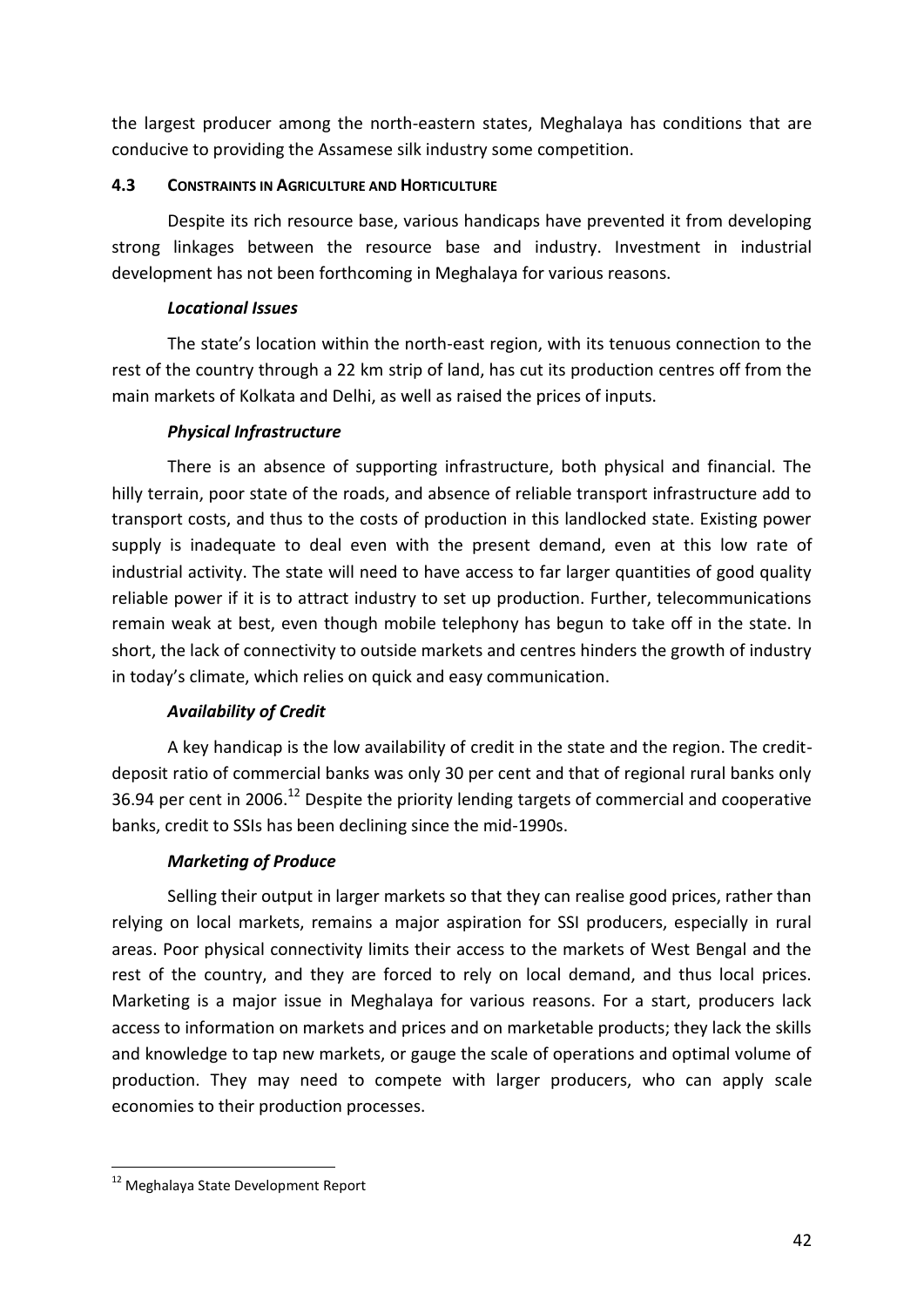### *Low Base of Skills and Entrepreneurship*

Despite its prominence as an educational hub for the north-east, Meghalaya has a paucity of skilled and trained professionals available for employment in industry because of the large-scale migration of young people to other parts of the country for work and training opportunities. An industry that sets up shop in the state may have to bring its own skilled workers, which may not always be practical. Another reason for the lack of industry is the general risk averseness of Meghalayans for various social and community reasons; they have traditionally preferred to invest surplus funds in fixed assets rather than in a business venture. The low rate of applications for the government self-employment schemes to ease rising youth unemployment is testimony to this lack of interest in starting a business venture and exploiting the market potential for locally produced goods.

### *Complex Land and Partnership Issues*

Land tenure systems are complex and varied in the state, and there is very little land that is not community-owned which can be used for industrial purposes, or as collateral for raising loans. Business can often only be conducted through partnerships, which are based on non-business considerations as they involve having a local 'sleeping' partner, and this has led to complications for both partners.

### *Political Instability*

Subversive political activity over the past decades also created an atmosphere of uncertainty and unstable investment climates, which have deterred private investors from sinking their money into what was already a new and untested location.

#### **4.4 THE WAY AHEAD: OVERALL RECOMMENDATIONS FOR THE RURAL SECTOR**

As we had mentioned above, developing an industrial base in Meghalaya will call for an innovative approach to development. Clearly, large scale and medium scale industry cannot proliferate in the state given the environmental and geo-physical constraints. Even private investment in smaller scale units has been slow to come despite various incentives, especially as many of the other states have equally attractive incentive packages. As has been often observed about Meghalaya and other north-eastern states, no amount of incentives and subsidies, such as those offered in various industrial policies, will attract industry to the state; private investment will only flow when there is a conducive environment that guarantees some returns on investment. Unless the government can set up an assured power supply, good reliable telecommunications networks, and transport links, large industrial enterprises, and perhaps even medium-sized ones, are not going to enter the state soon.

In the medium term, the way ahead has to be a focus on developing the state's stagnant SSI base through a judicious mix of direct and indirect state support, and inputs from the local people. Several of these units are located in the rural areas, and there is potential for an expansion in SSI activity, which would lead to a diversification in the rural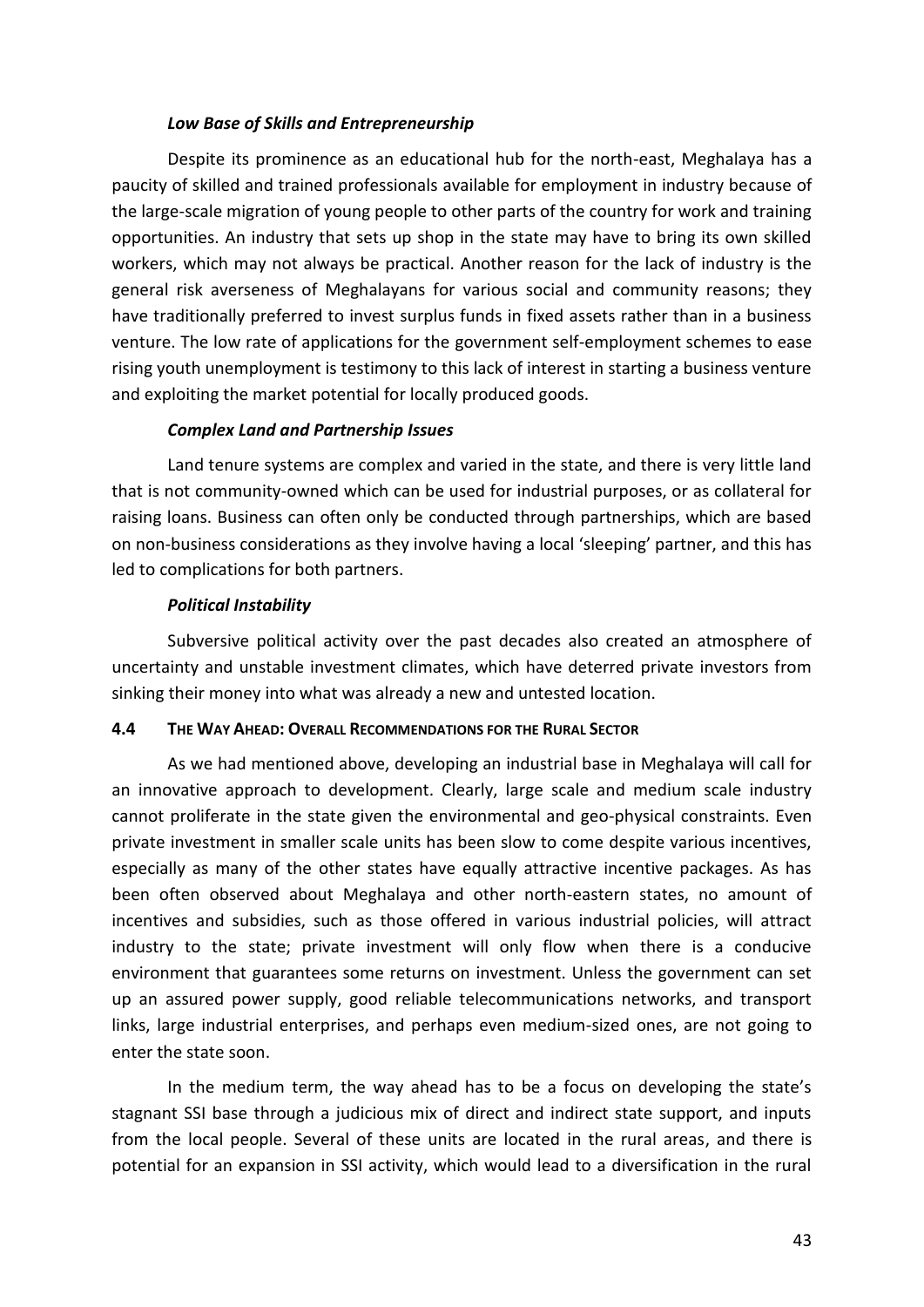employment base, provide jobs for women, as well as stem the urban migration and urban congestion taking place.

### **Value Addition**

Whether in the area of food, minerals, or forest-based products, efforts should be made to 'export' the produce in processed form, rather than in raw form, as is currently being done. Value addition carried out in the state, especially close to the centres of production, will add considerably to income and revenue for the state's exchequer, not to mention creating additional employment and income.

### **Cluster Approach**

The scattered nature of small enterprises tends to hamper production, as producers face problems related to access to markets for produce and raw materials, information about techniques and designs, and so on. This has been tackled successfully in other parts of the country through a cluster approach to SSIs. This involves a locational clustering of enterprises producing the same, similar, or interrelated products, sometimes based on the same resources, which face common problems and need common markets. Meghalaya currently has two clusters — one for eri silk-weaving in Ri-Bhoi district, and one for cane and bamboo in Jaintia Hills. The functioning of these could be studied for recommendations and if successful, such clusters could be expanded to other types of SSIs.

# **Regional Distribution of Industry**

Some attention has to be paid to the skewed distribution of industry in the state. As the table above showed, the East Khasi Hills district accounted for almost half the number of units and half the employment generated in SSIs. Efforts have to be concentrated on encouraging production and sale from other areas by setting up good marketing linkages and through concentrated inputs into technology and design.

# **Self-Help Groups**

An attempt has been made to tackle various issues related to small enterprise — lack of access to credit and markets, inculcating the entrepreneurial spirit, and empowering women — through the promotion of self-help groups (SHGs), which have been very successful, especially in the southern states of the country. The number of SHGs has grown in Meghalaya since 1980 to around 9,000 today, with almost half (47.45 per cent) being located in the West Garo Hills, followed by the East Garo Hills (13.51 per cent), and the East Khasi Hills (12.65 per cent). Most of the funds raised are used for animal husbandry projects (24.7 per cent), followed by small business activities such as grocery shops, tea stalls, and fruit and vegetable vending outlets, and for horticulture and agricultural activities.

#### **Upgrading the Skills Base/Accessing New Technologies**

Many of those in SSIs have low productivity because of their lack of exposure to more modern techniques, equipment, or designs and products. Whether in the area of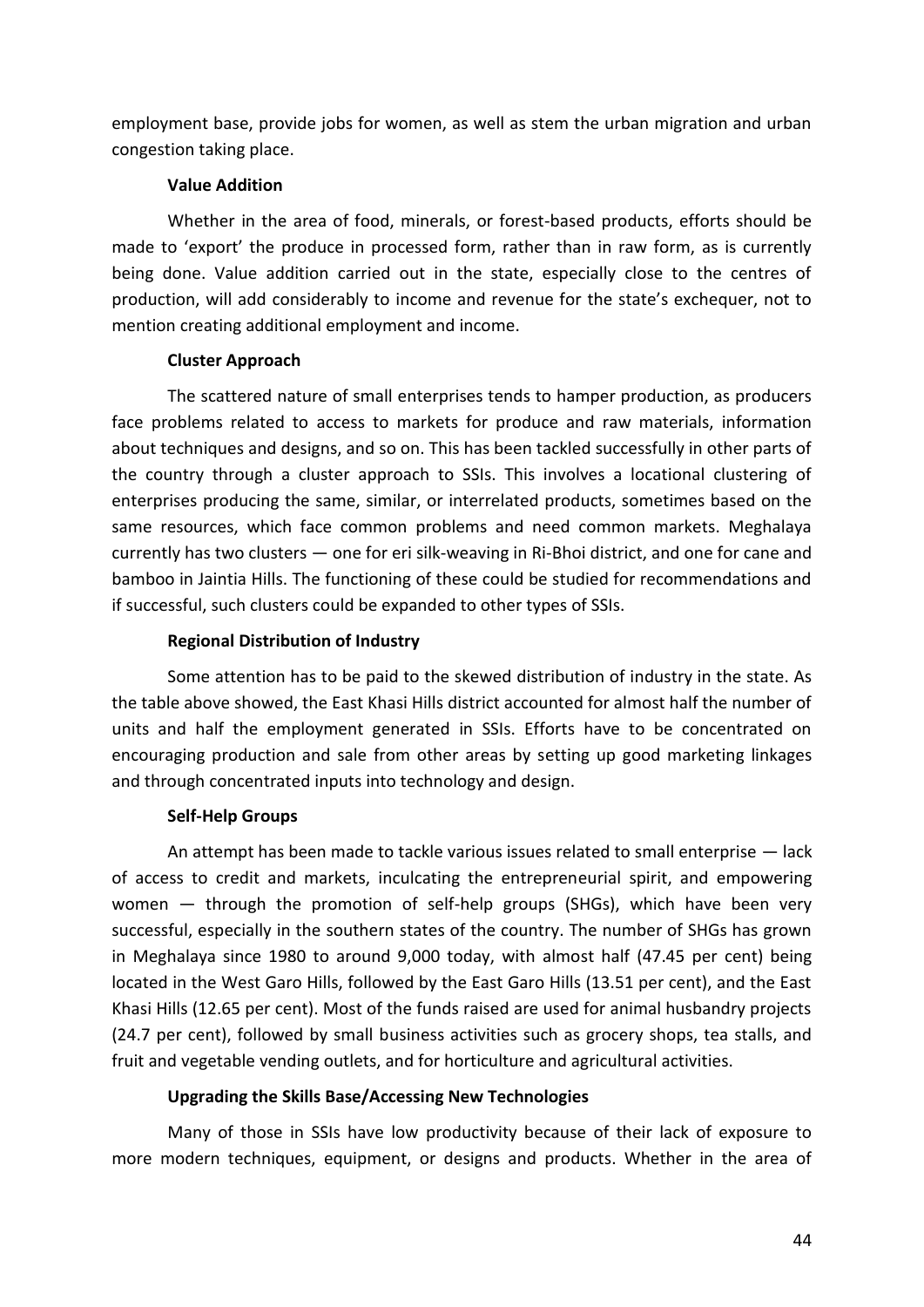handloom, handicrafts, agro-processing, or silk weaving, workers need to be exposed to and trained in more modern methods of production, and shown how to use more recent technology. They need a support system, at least initially, to help them acquire these skills and technical know-how. To some extent they will also need help accessing raw materials or inputs, and markets for their products, especially if they are tapping into new markets such as health and beauty products, hotels (to sell their food products), etc.

### **Infrastructure**

Poor road connectivity, absence of public transport, and lack of electricity supply hampers productivity, and needs to be dealt with.

# **4.4.1 The Way Ahead: Sectoral Recommendations**

- **Handlooms:** With design and marketing interventions, weaving of traditional textiles could become a very profitable source of non-farm rural employment for women. Here too the government has a role to play in ensuring weavers have access to modern, improved looms and accessories, improved techniques for indigenous and natural dyes, design inputs from designers, perhaps from professional institutions, and so on.
- **Silk Production:** Meghalaya has the ideal environment for the development of a high quality silk industry. This is possible if there are appropriate interventions at all stages of production and marketing. For a start, plantation areas for silkworm food plants need to be expanded in either the community lands or within individual holdings, and the government has to provide the necessary support in the form of good quality silkworm seeds, and promulgation of scientific methods of silkworm rearing. At present the silkworm farms are inadequately equipped and poorly maintained, with ageing technology. Finally, the marketing of the produce requires market infrastructure (there is an absence of organised markets), enhancing managerial skills and technical knowhow, and other inputs to ensure that producers receive a fair price for their produce.
- **Agro-processing:** Given the difficulties of transporting fresh produce to markets, the best way to prevent losses through spoilage is to process surplus fruit and vegetables close to the farms. If these processing and packaging plants can be located close to the growing areas, this will minimise the losses from transporting perishable produce over long distances. The success of Uttarakhand in processing locally grown apricots into a variety of products  $-$  jams, pulps, facial scrubs and oils, and even apricot soap  $-$  over the past years acts as a 'best practice' in this area. There is a sophisticated market for 'organic' nature and health products that any fruit and vegetable growing area should tap into. The large variety of medicinal plants and herbs can also be processed into products for export to the rest of the country. Under this category we also include activities such as grain processing (rice and flour milling), oil pressing, and so on, which can be done close to the planting sites, forming a source of rural non-farm based income and employment, which could help keep people in the rural areas. Crucial for this type